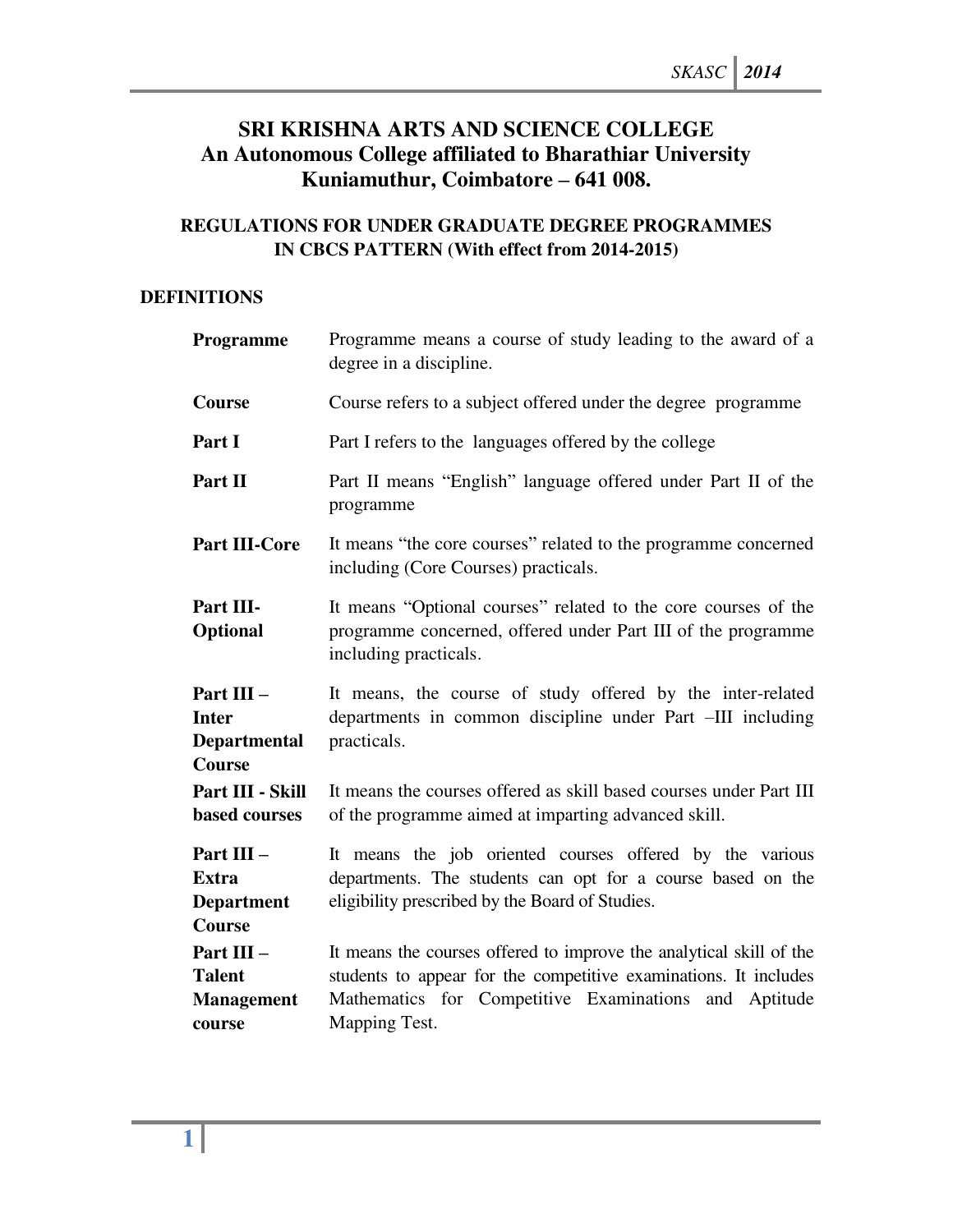- **Part III Industrial Exposure Training**  The students should exercise the option before the end of the fourth semester. It refers to the specialized projects undertaken by the students in lieu of two core papers in fifth semester. The industrial exposure training can be done in any industries or in reputed organizations as decided by the respective departments. For BSc (Catering Science and Hotel Management) and BSc (Costume Design and Fashion) industrial exposure training will be for three months in the fifth semester and its compulsory for all students.
- **Part III Project**  The report of the study should be submitted at the end of course of study certified by the Supervisor and duly forwarded by the Head of the Department to the Controller of Examinations. The Head of the Department of the concerned programme shall assign a Project Supervisor, who in turn shall assign the topic and monitor the project work of the student

**Part III - Internship/ Training**  Internship is a specialized field training programme required to be attached to an industry as an in house internee for a period prescribed by the respective Board of Studies. At the end of the training Programme, each student should submit a "Internship Report" for evaluation.

- **Part IV- Basic Tamil**  Basic orientation in Tamil language offered under Part IV of the Programme (as name of the course) for those students who have not studied Tamil upto 12th standard.
- **Part IV Advance Tamil**  It means the Advanced level Tamil offered under Part IV of the programme to students who have studied Tamil language upto 12th standard and chosen other than Tamil language under Part I of the programme but would like to advance their Tamil language skills.
- **Part IV – Non major electives**  It means the elective subjects offered under Part IV (iii) option is being given not concerned with major but are to be selected by students who have not opted for (either) Advance Tamil or Basic Tamil (as mandated).

**Part IV –** It means courses such as

**Foundation Course**  1) Environmental Studies ( 1st year) 2) Value Education - Human Rights /Yoga for Human

Excellence/Women's Right / Constitution of India offered as per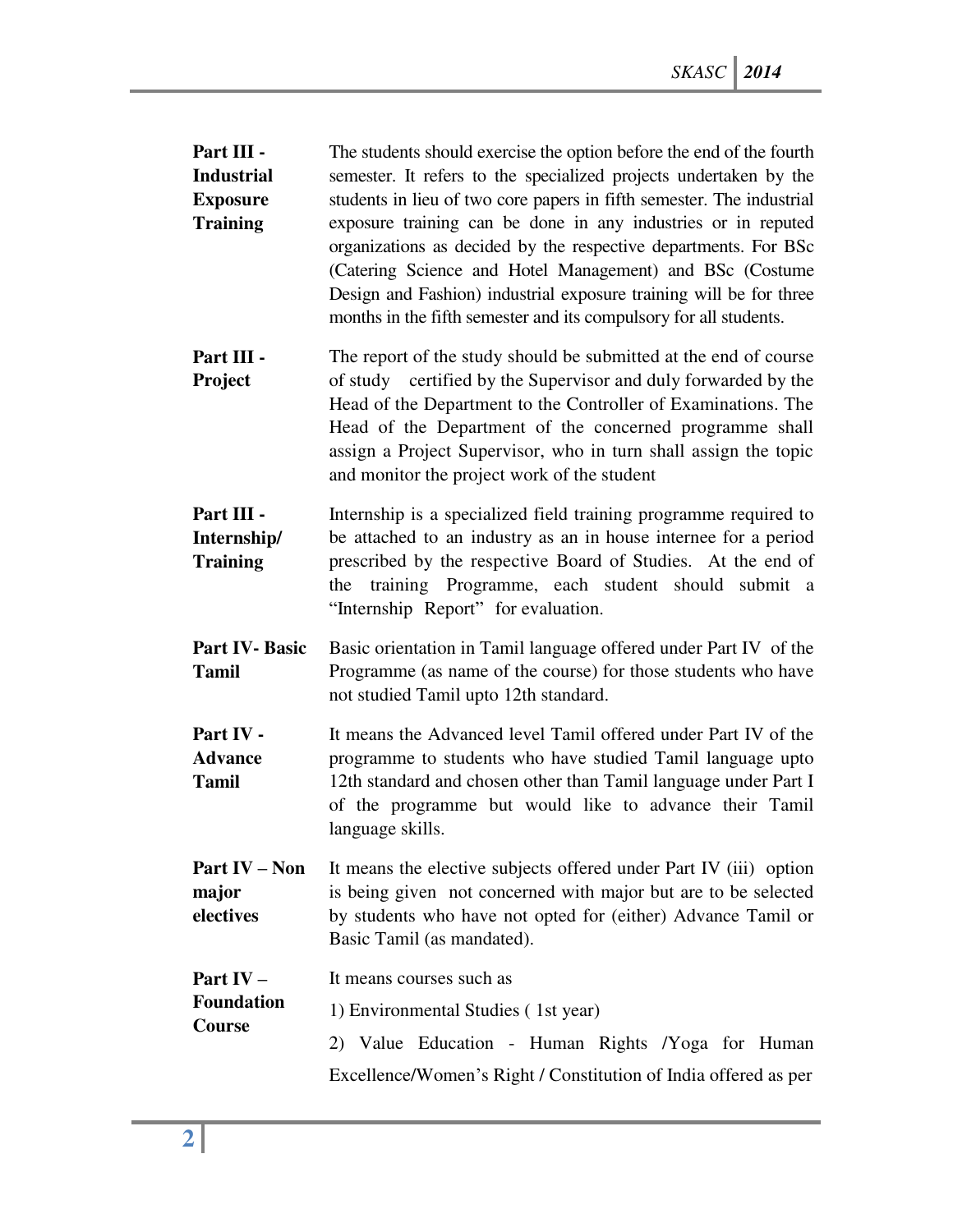the directions of Supreme Court of India / Indian Culture and Heritage / General Awareness.

- **Part V – Extension**  It means all those activities under NSS/NCC/Sports/YRC programme and other co-curricular and extra-curricular activities offered under Part V of the programme.
- **Duration:** It means the stipulated years of study to complete a programme as prescribed by the Bharathiar University from time to time.
- **Credits** It refers to the weightage given to each course of study (subject) by the experts of the Board of Studies concerned.
- **Credit System** It means the course of study under these regulations, where weightage of credits are spread over to different semesters during the period of study and the Cumulative Grade Point Average (CGPA) shall be awarded based on the credits earned by the students. A total of 140 credits are prescribed for the Undergraduate Programme (Three years)
- **Choice Based Credit System**  All Undergraduate Programmes offered by the institution shall be under Choice Based Credit System (CBCS). This is to enhance the quality and mobility of the students within and between the Universities in the country and abroad.

### **1. Eligibility for Admission to the Programme**

Candidate for admission to the first year of the UG degree programme shall be required to have passed the higher secondary examination (Academic or Vocational) conducted by the Govt. of Tamil Nadu in the relevant subjects or other examinations accepted as equivalent thereto by the Syndicate of the Bharathiar University, subject to such other conditions as may be prescribed there for.

### **2. Duration of the Programme**

The Programme shall extend over a period of three years comprising of six semesters with two semesters in one academic year. There shall not be less than 90 working days for each semester. Examination shall be conducted at the end of every semester for the respective subjects. Each semester has 90 working days consisting of 5 teaching hours per working day.

### **3. Course of Study**

The course of study for the UG degree programmes of all branches shall consist of the following:

**Part – I:**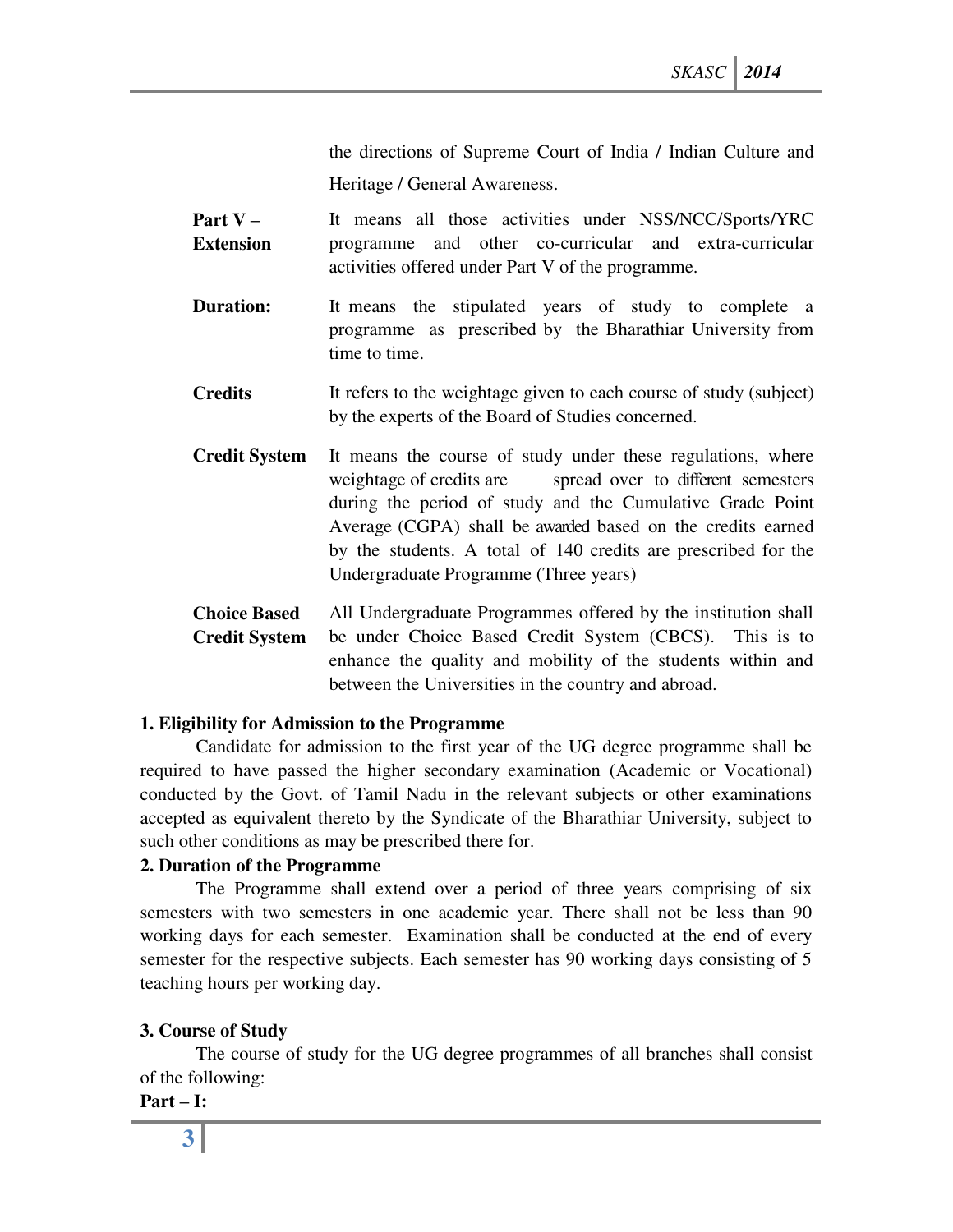Tamil or any one of the following modern/classical languages i.e. Malayalam, Hindi, French, Sanskrit

The course shall be offered during the first four semesters with one examination at the end of each semester (4 courses – 12 credits). For Para-professional branches it shall be offered in the first two semesters with one examination at the end of each semester (2 courses – 6 credits).

### **Part – II: English**

The course shall be offered during the first four semesters with one examination at the end of each semester (4 courses – 12 credits). For semi-professional programmes, there shall be only two papers for the first two semesters with one examination at the end of each semester (2 courses – 6 credits).

During second semester, the syllabi for Part II - English II Language Skills will be offered under MoU with Infosys.

### **Part – III: Core courses**

As prescribed in the scheme of examinations, given by the respective Board of Studies examination shall be conducted in the **core courses** at the end of every semester

### **Inter department Courses (IDC)**

As prescribed in the scheme of Examination, four subjects, one each in I, II, III and IV semester for a total of 12 credits are to be offered.

## **Optional courses**

Three optional courses with 12 credits are to be offered one in the fifth semester and two in the sixth Semester. Optional subjects are to the selected from the list of optional prescribed by the Board of Studies concerned.

### **Industrial Exposure Training**

Students can opt for Industrial Exposure Training in fifth semester. Two core papers can be exempted for the students offering for the Industrial Exposure Training. The respective department will define the exempted papers excluding Catering and Costume Design and Fashion.

### **Skill Based Subjects**:

All the UG programmes shall offer two courses of skill based subjects one each in fifth & sixth semester with 2 credits each (4 credits) for which examination shall be conducted at the end of the respective semesters.

## **Extra Departmental courses (EDC)**

 As prescribed in the scheme of examination, one subject is offered in IV semester with 2 credits. There shall be no external examinations and the students shall be assessed as per the scheme of continuous internal assessment (CIA) for the total marks prescribed.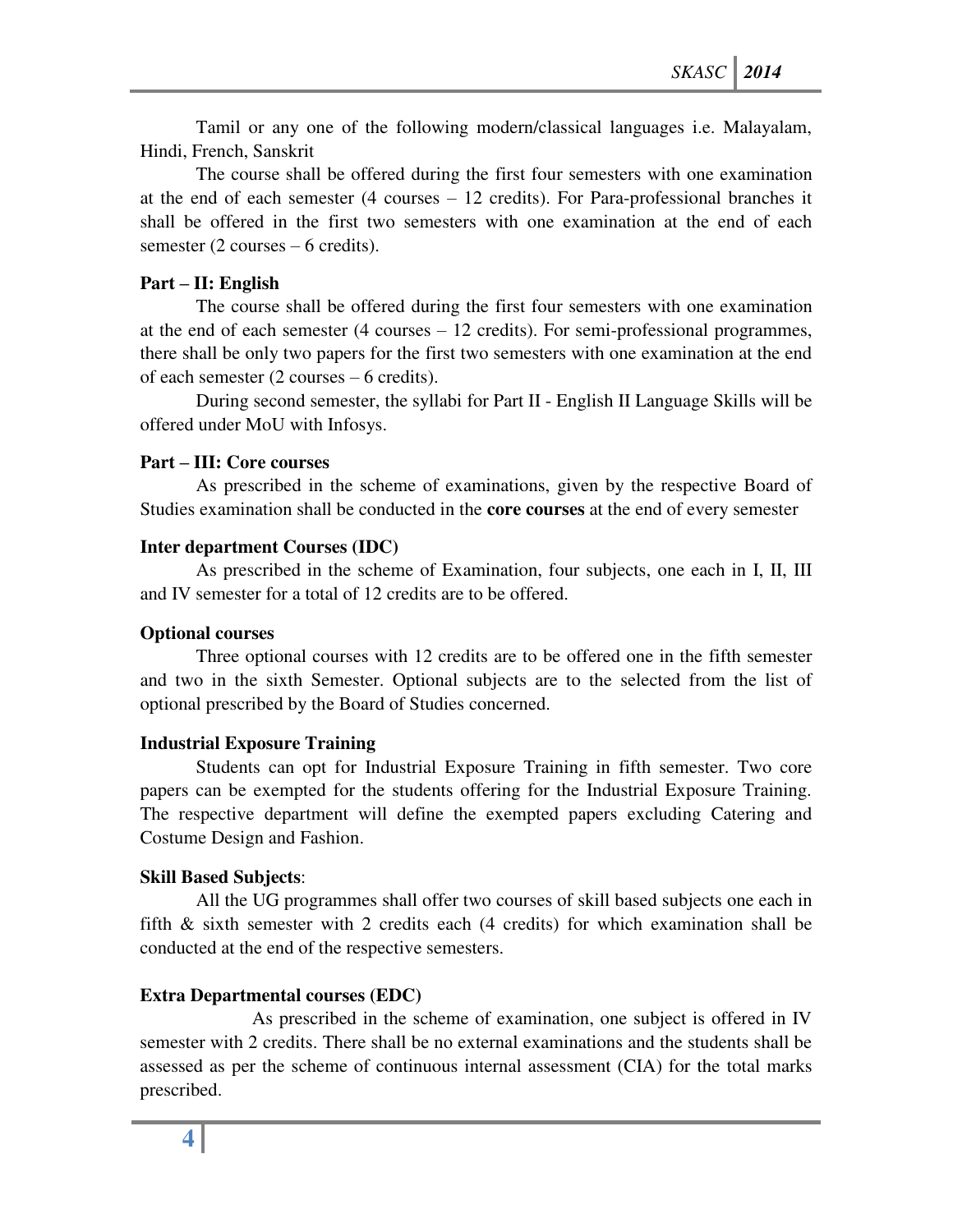## **Talent Management Courses:**

All the UG programmes shall offer one talent management course each in third and sixth semester. The syllabi for each Talent Management Course will be offered under MoU with Infosys. Continuous assessment tests will be conducted. Two credits will be given for each course. Mathematics for Competitive Examinations and Aptitude Mapping Test will be conducted on third and fourth semester respectively.

### $Part - IV$

### **Environmental Studies:**

All the UG programmes shall offer a course in Environmental Studies and it shall be offered in the first semester as 100% internal with 2 credits.

### **Value Education:**

All the UG programmes shall offer a course in "Value Education – Human Rights" subjects and it shall be offered in the second semester as 100% internal with 2 credits.

### **Basic Tamil/ Advanced Tamil/ Non-Major Electives**

(a) Those who have not studied Tamil upto X Std / XII Std and taken a non-Tamil language under Part-I shall take **Basic Tamil** comprising of two courses with 1 credit each (2 credits). The course content of which shall be equivalent to that prescribed for the 6th standard by the Board of Secondary Education and they shall be offered in the third and fourth semesters.

There shall be no external examinations and the students shall be assessed as per the scheme of continuous internal assessment (CIA) for the total marks prescribed.

(OR)

(b) Those who have studied Tamil upto XII Std and taken a non-Tamil language under Part-I shall take **Advanced Tamil** comprising of two courses with 1 credit each (2 credits) in the third and fourth semesters.

### (OR)

(c) Others who do not come under the above a+b categories can choose the following **non-major electives** comprising of two courses with 2 credits each (4 credits) in the third and fourth semesters.

a) Yoga for Human Excellence / Women's Right / Constitution of India / Indian Culture and Heritage / Introduction to Cyber Security (III semester.)

b) General Awareness (IV semester.)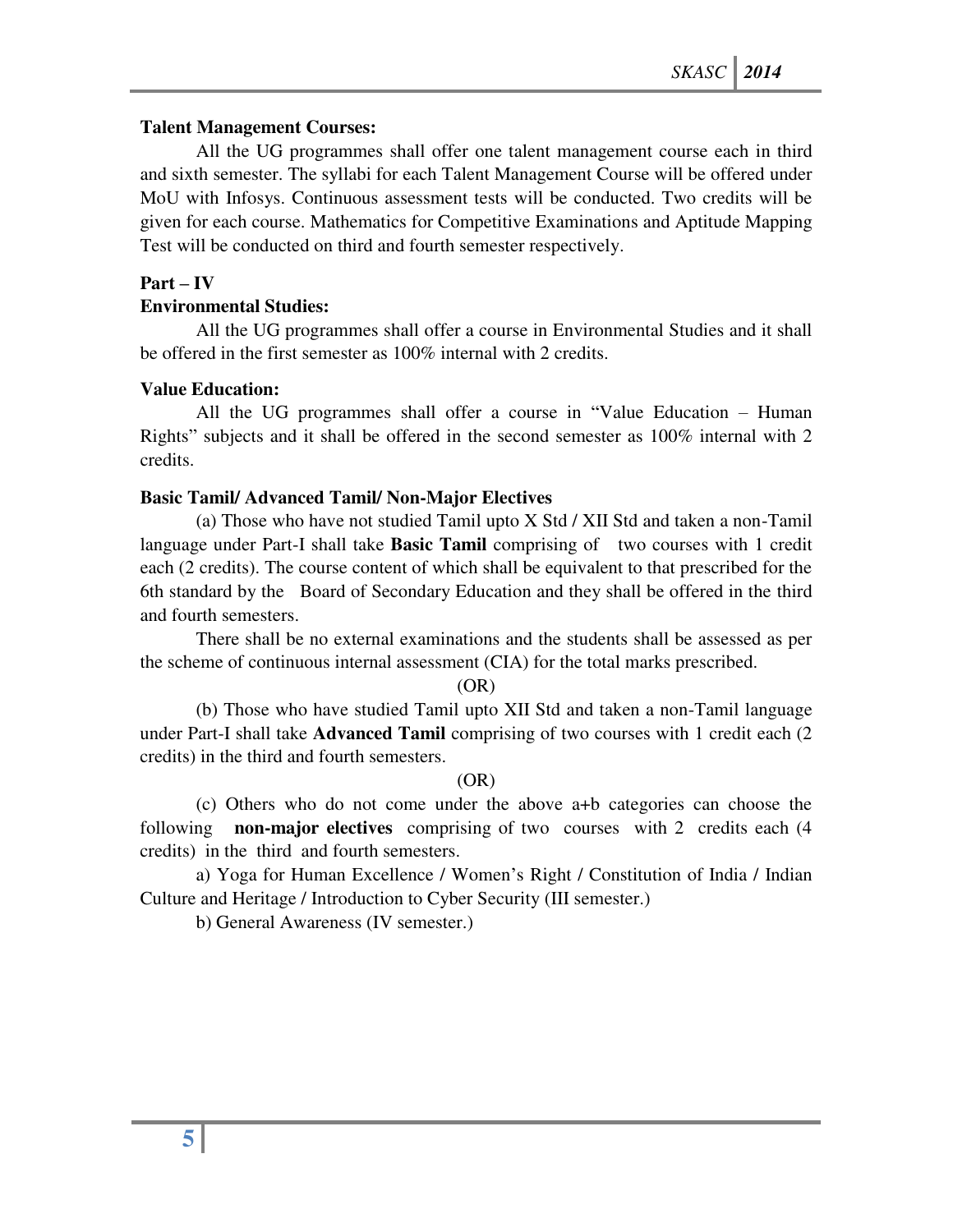# **Part V:**

## **Extension Activities**

Every student shall participate compulsorily for period of not less than two years (4 semesters) in any one of the following programmes.

NSS, NCC, Sports, YRC

Other Extra curricular activities.

Paper presentation.

Co-curricular activities as recognized by the Board of Studies

The student's performance shall be examined by the staff in-charge of extension activities along with the Head of the respective Department and a senior member of the Department on the following parameters. The marks shall be sent to the Controller of Examinations before the commencement of the final semester examinations.

20% of marks for regularity of attendance

50% of marks for active participation in conferences/camps/games/special Camps/programmes in the college/ District/ State/ University activities.

10% of marks for presentation of papers in seminars/conferences.

10% of marks for exemplary awards/Certificates/Prizes.

10% of marks for Other Social components such as Blood Donations, Fine Arts, etc.

The above activities shall be conducted outside the regular working hours of the college. The mark sheet shall carry the gradation relevant to the marks awarded to the candidates.

| <b>GRADE A</b> | Exemplary    | 80 and above |
|----------------|--------------|--------------|
| <b>GRADE B</b> | Very Good    | 70-79        |
| <b>GRADE C</b> | Good         | 60-69        |
| <b>GRADE D</b> | Fair         | 50-59        |
| <b>GRADE E</b> | Satisfactory | $40 - 49$    |

This grading shall be incorporated in the mark sheet to be issued at the end of the semester. (Handicapped students who are unable to participate in any of the above activities shall be required to take a test in the theoretical aspects of any one of the above fields and be graded and certified accordingly).

## **4. Requirement to appear for the examinations**

All bonafide students of the College are eligible to appear for the End Semester Examinations by fulfilling the following criteria:

- (a) Students who have secured attendance of 75% and above in theory and practical classes separately are allowed to attend the End Semester examinations
- (b) Students who have secured less than 75% of attendance are not permitted to appear for the End Semester examinations in the regular papers. However, they are permitted to appear for arrear papers. Such students are permitted to continue the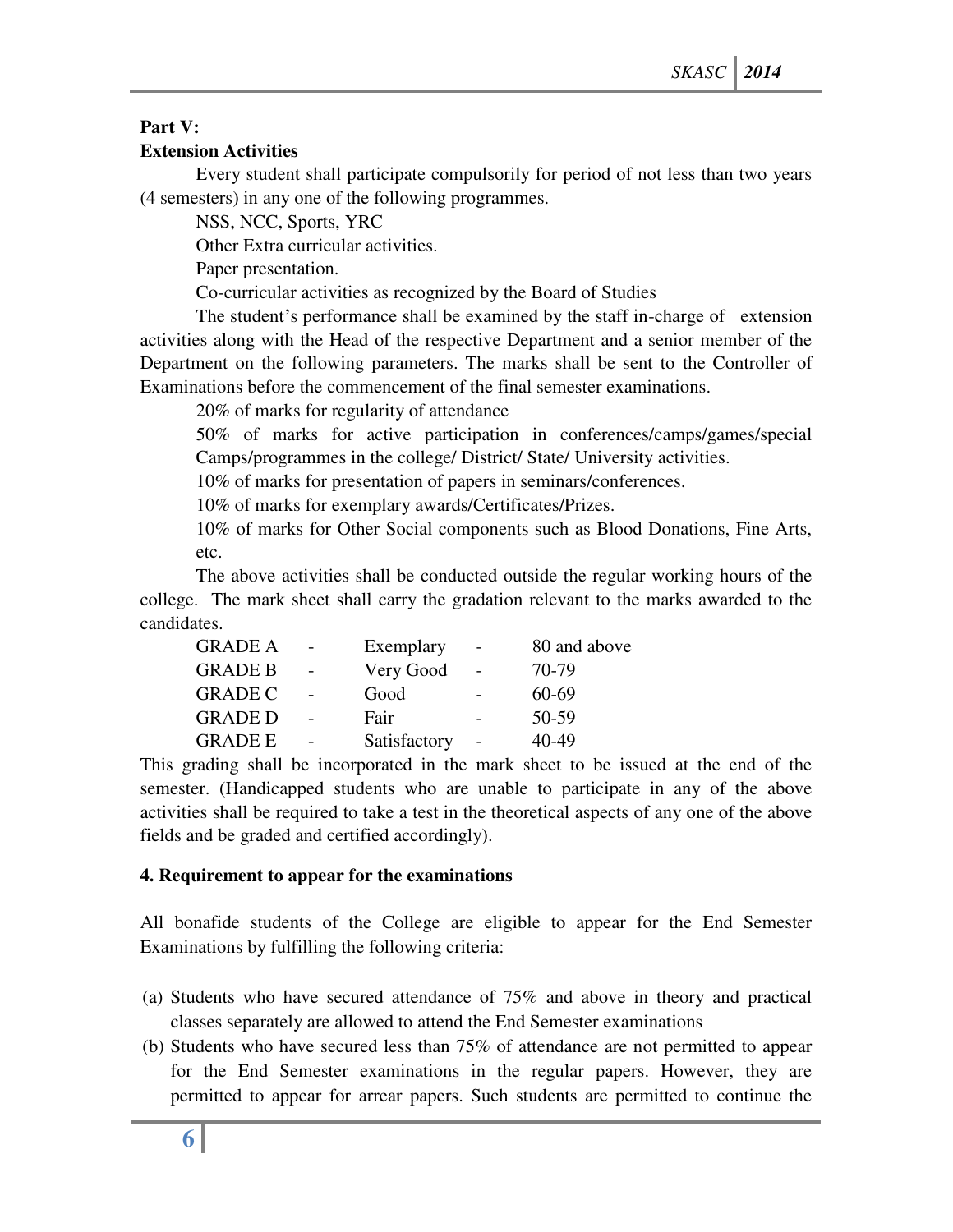course with a condition that loss of attendance should be made up in the subsequent semester, failing which he/she will have to rejoin the course with semester in which he has secured less than 75% of attendance

- (c) Students with attendance between 65% and 74% in exceptional cases the Principal may condone the shortage of 10% attendance on reasonable grounds and are allowed for attending the End Semester examinations on approval
- (d) Provided further that the Principal may condone the shortage of attendance to the extent of 5% more (60% - 74%) in respect of the students who have represented the College or State or deputation in a National / International competition and function during the Semester period under reference, are allowed for attending the End Semester examinations on approval. The students under category (c) and (d) have to pay the condonation fee as prescribed by the Finance Committee
- (e) The students who have secured less than 50% attendance are not permitted to continue the programme

#### **5. Scheme of examination**

As given in the respective Board of Studies.

#### **6. Restrictions to appear for the examinations**

a) Any candidate having arrear paper(s) shall have the option to appear in any arrear paper along with the regular semester papers.

b) "Candidates who fail in any of the courses of Part I, II, III, IV & V of UG degree examinations shall complete the course concerned within 4 years from the date of admission to the said programme, and should they fail to do so, they shall take the examination in the texts/ revised syllabus prescribed for the immediate next batch of candidates. If there is no change in the texts/syllabus they shall appear for the examination in that course with the syllabus in vogue until there is a change in the texts or syllabus. In the event of removal of that course consequent to change of regulation and / or curriculum after 5 year period, the candidates shall have to take up an equivalent course in the revised syllabus as suggested by the Chairman and fulfill the requirements as per the regulation curriculum for the award of the degree.

### **7. Medium of Instruction and examinations**

The medium of instruction and examinations for the courses of Part I, II & IV shall be the language concerned. For Part III courses, the medium of instruction and examination is English.

### **8. Submission of Record Note Books for practical examinations**

Candidates appearing for practical examinations should submit bonafide Record Note Books prescribed for practical examinations, otherwise the candidates shall not be permitted to appear for the practical examinations.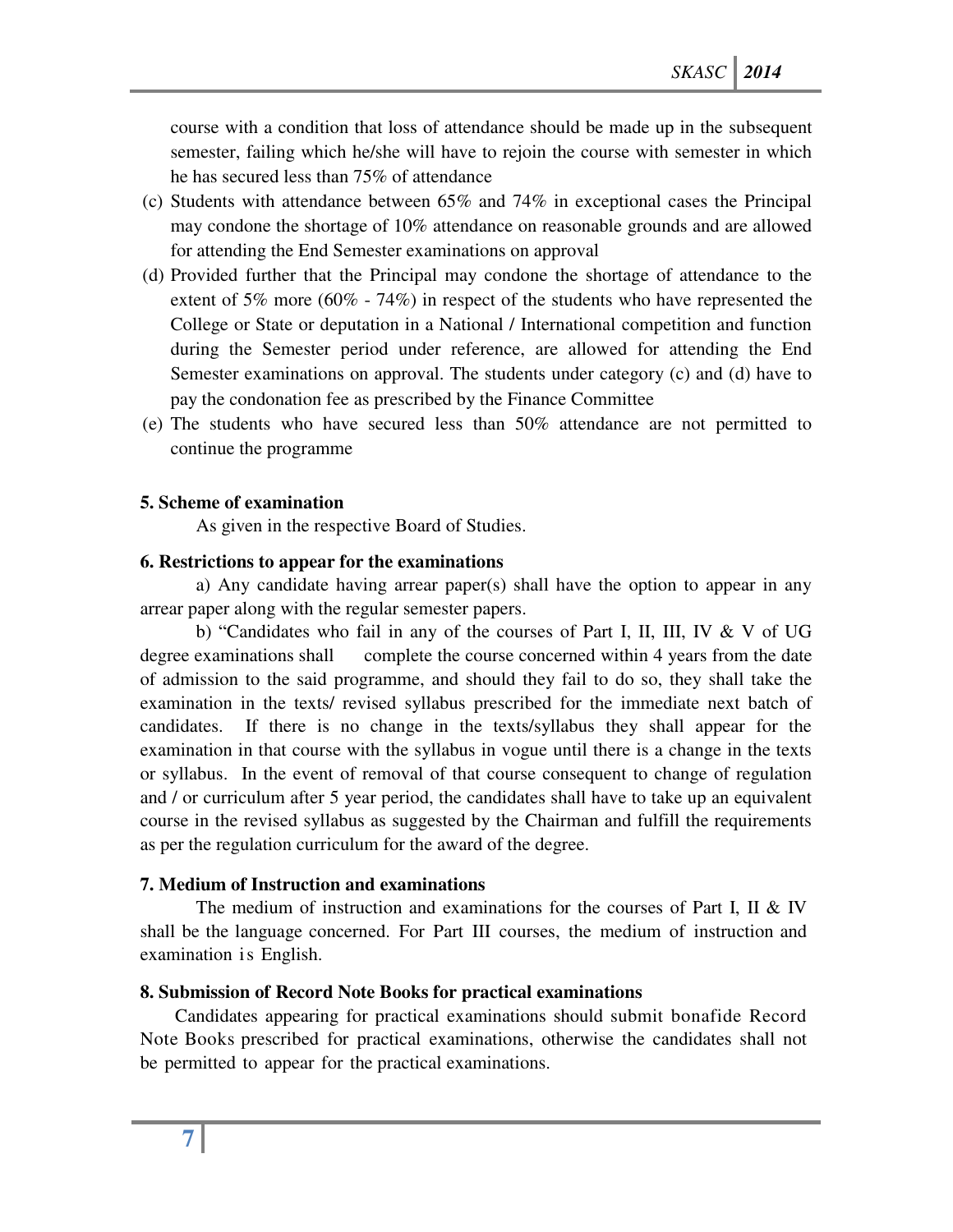## **9. Passing Minimum**

a) A candidate who secures not less than 40% in the external Examination and 40% marks in the external examination and continuous internal assessment put together in any course of Part I, II, III  $\&$  IV shall be declared to have passed the examination in the subject (theory or Practical ).

b) A candidate who secures not less than 40% of the total marks prescribed for the subject under Part IV degree programme irrespective of whether the performance is assessed at the end semester examination or by continuous internal assessment shall be declared to have passed in that subject.

c) A candidate who passes the examination in all the courses of Part I, II, III, IV & V shall be declared to have passed, the whole examination.

## **10. Distribution of Marks**

Table  $-1$ : The following are the distribution of marks for end semester and continuous internal assessment and overall passing minimum marks for theory papers of UG programmes.

| <b>TOTAL</b> | <b>END SEMESTER</b> |                     | <b>CIA</b> | <b>Overall Passing</b> |
|--------------|---------------------|---------------------|------------|------------------------|
| <b>MARKS</b> | Max.                | Passing Minimum for |            | Minimum                |
|              | marks               | end semester alone  | marks      | $(CIA + End Semester)$ |
| 100          |                     |                     | 25         |                        |
| 75           |                     |                     |            |                        |
| 60           |                     |                     |            |                        |
|              |                     |                     |            |                        |

**Theory:** The CIA for theory courses consists of written tests and departmental components like assignments, seminars, mini projects, surveys, paper presentations etc. The course coordinators (faculty who is handling the course) shall decide the departmental components to be given for the candidates. The Internal Assessment for theory shall be distributed as follows,

40% of maximum CIA Marks for one best out of 2 CIA Tests, 40% for Model Test and 20% for Departmental Components.

| $CIA$ Tests I & II                                 |          |
|----------------------------------------------------|----------|
| (One best out of 2 tests of 2 hours each $-40\%$ ) | 10 marks |
| CIA Test III (Model Exam $-3$ hours $-40\%$ )      | 10 marks |
| Departmental Components $(2 \text{ Nos} - 20\%)$   | 5 marks  |

The maximum marks obtained for 25 shall be further converted as per the requirements of the scheme of examination prescribed for the respective course.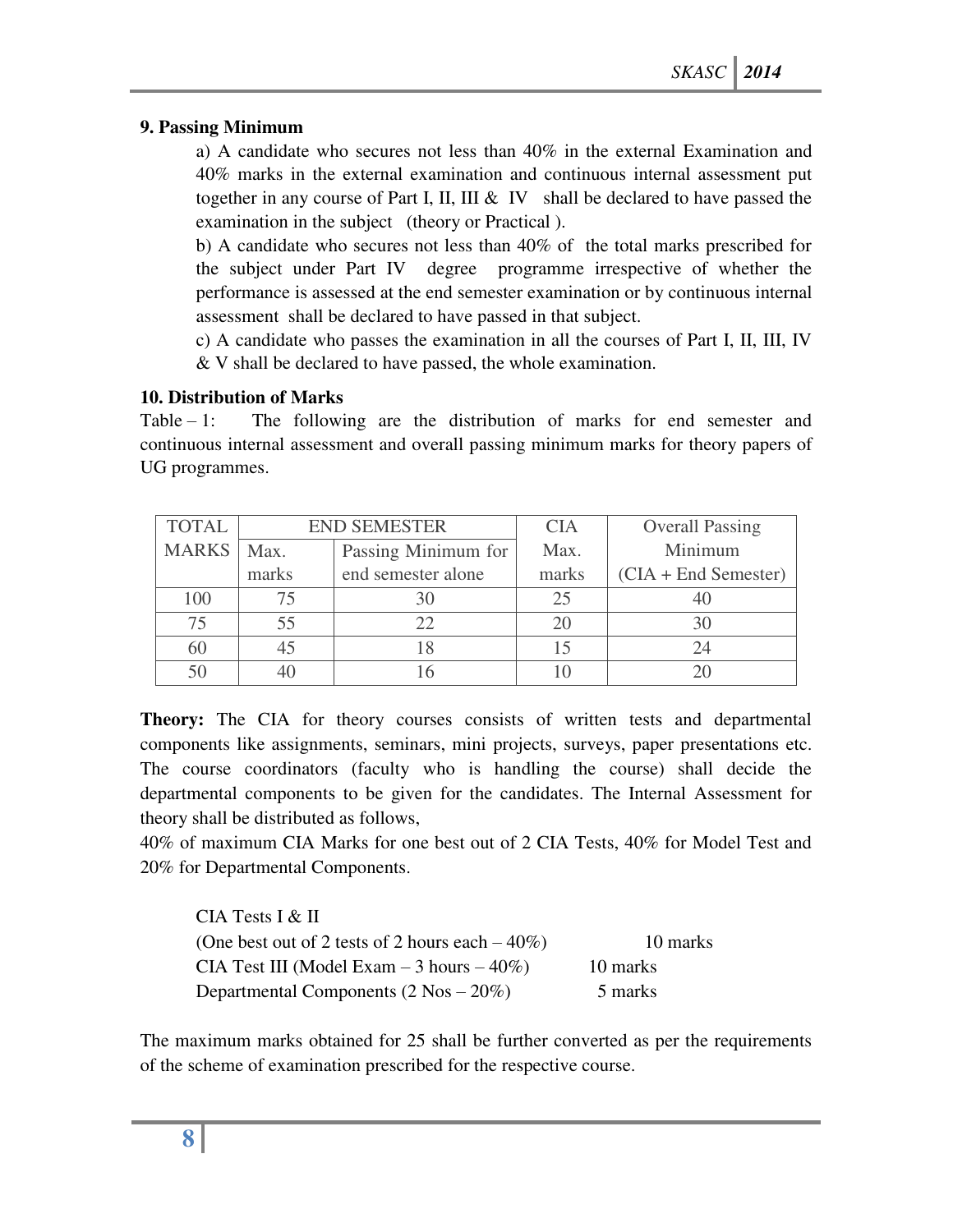Table  $-2$ : The following are the distribution of marks for end semester examinations and continuous internal assessments and overall passing minimum marks for the practical courses of UG programmes.

| <b>TOTAL</b> | <b>END SEMESTER</b> |                     | <b>CIA</b> | <b>Overall Passing</b> |
|--------------|---------------------|---------------------|------------|------------------------|
| <b>MARKS</b> | Max.                | Passing Minimum for | Max. marks | Minimum                |
|              | marks               | end semester alone  |            | $(CIA + End$           |
|              |                     |                     |            | Semester)              |
| 100          | 60                  | 24                  | 40         | 40                     |
| 75           | 45                  | 18                  | 30         | 30                     |
| 60           | 35                  | 14                  | 25         | 24                     |
| 50           | 30                  | 12                  | 20         | 20                     |
|              | 25                  |                     | 15         | 16                     |

**Practical:** The CIA for practical courses consists of two Tests, Experiment results evaluation in regular practical classes (average marks obtained) and Record evaluation (after completion of all experiments). The Internal Assessment for practical shall be distributed as follows,

25% of maximum CIA Marks for CIA Test I, 25% for Model Test, 25% for Experiments results (Observation) and 25% for Record evaluation.

| Two CIA Tests $(2*10 - 50\%)$ | 20 marks |
|-------------------------------|----------|
| Experiment results $(25%)$    | 10 marks |
| Record $(25\%)$               | 10 marks |

The maximum marks obtained for 40 shall be further converted as per the requirements of the scheme of examination prescribed for the respective course.

**Project:** The Internal Assessment for project shall be distributed as follows, 40% of maximum CIA Marks for first interim presentation, 40% for second interim presentation and 20% for work diary maintenance.

2-Interim presentations by the candidate  $(2*20 - 80%)$  40 marks Work Diary (20%) 10 marks

The maximum marks obtained for 50 shall be further converted as per the requirements of the scheme of examination prescribed for the respective course.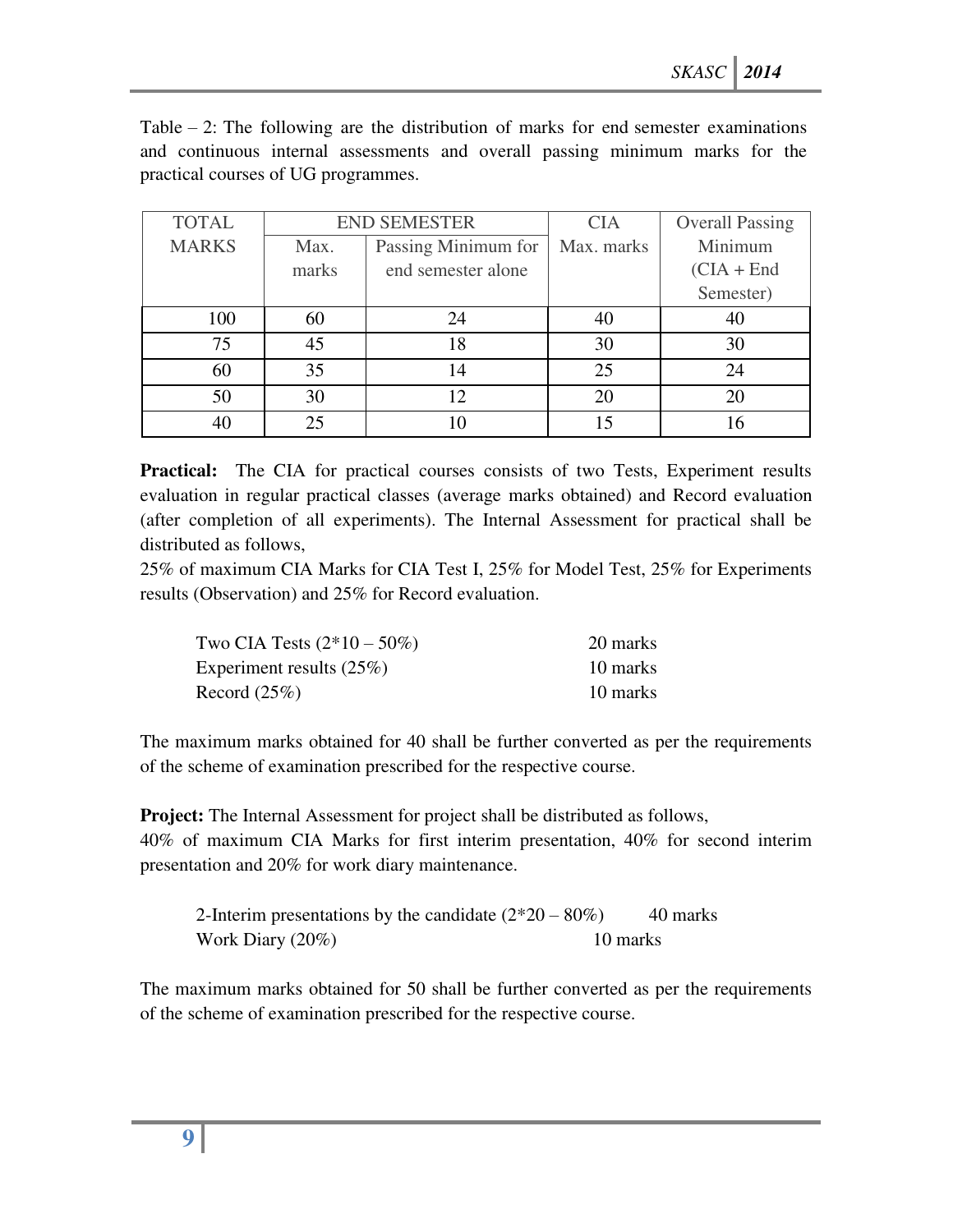| Sl.No. | Subject                                           | <b>Total Marks</b> |
|--------|---------------------------------------------------|--------------------|
|        | <b>Environmental Studies-1st Semester</b>         | 50                 |
|        | Value Education – Human Rights- $2nd$<br>Semester | 50                 |
| TOTAL. |                                                   |                    |

Table  $-3(A)$ : The following courses shall have only end semester examinations and no Continuous Internal Assessment.

Table – 3(B): The following courses shall have only Continuous Internal Assessment and no end semester examinations.

| Sl.No. | Subject                                          | <b>Total Marks</b> |
|--------|--------------------------------------------------|--------------------|
|        | Non – Major Electives - $3rd$ semester           | 50                 |
| 2      | Non – Major Electives - $4^{\text{th}}$ semester | 50                 |
|        | TOTAL                                            | 100                |

4. However, for those students who select "Basic Tamil" under Part IV, the examinations shall be only on a Continuous Internal Assessment (CIA) as prescribed in the syllabus. The marks shall be forwarded to the COE by the respective departments.

## **11. Grading**

Once the marks of the CIA and end-semester examinations for each of the course are available, they shall be added. The mark thus obtained shall then be converted to the relevant letter grade, grade point as per the details given below:

| <b>RANGE OF</b><br><b>MARKS</b> | <b>GRADE</b><br><b>POINTS</b> | <b>LETTER</b><br><b>GRADE</b> | <b>DESCRIPTION</b> |
|---------------------------------|-------------------------------|-------------------------------|--------------------|
| 90-100                          | $9.0 - 10.0$                  |                               | Outstanding        |
| 80-89                           | 8.0-8.9                       | $D+$                          | Excellent          |
| 75-79                           | $7.5 - 7.9$                   | Ð                             | Distinction        |
| 70-74                           | $7.0 - 7.4$                   | $A+$                          | Very Good          |
| 60-69                           | $6.0 - 6.9$                   | A                             | Good               |
| 50-59                           | 5.0-5.9                       | B                             | Average            |
| 40-49                           | $4.0 - 4.9$                   | $\mathcal{C}_{\mathcal{C}}$   | Satisfactory       |
| $00 - 39$                       |                               | Ħ                             | Re-appear          |
| <b>ABSENT</b>                   |                               | AAA                           | <b>ABSENT</b>      |

Conversion of Marks to Grade Points and Letter Grade (Performance in a Course/Paper)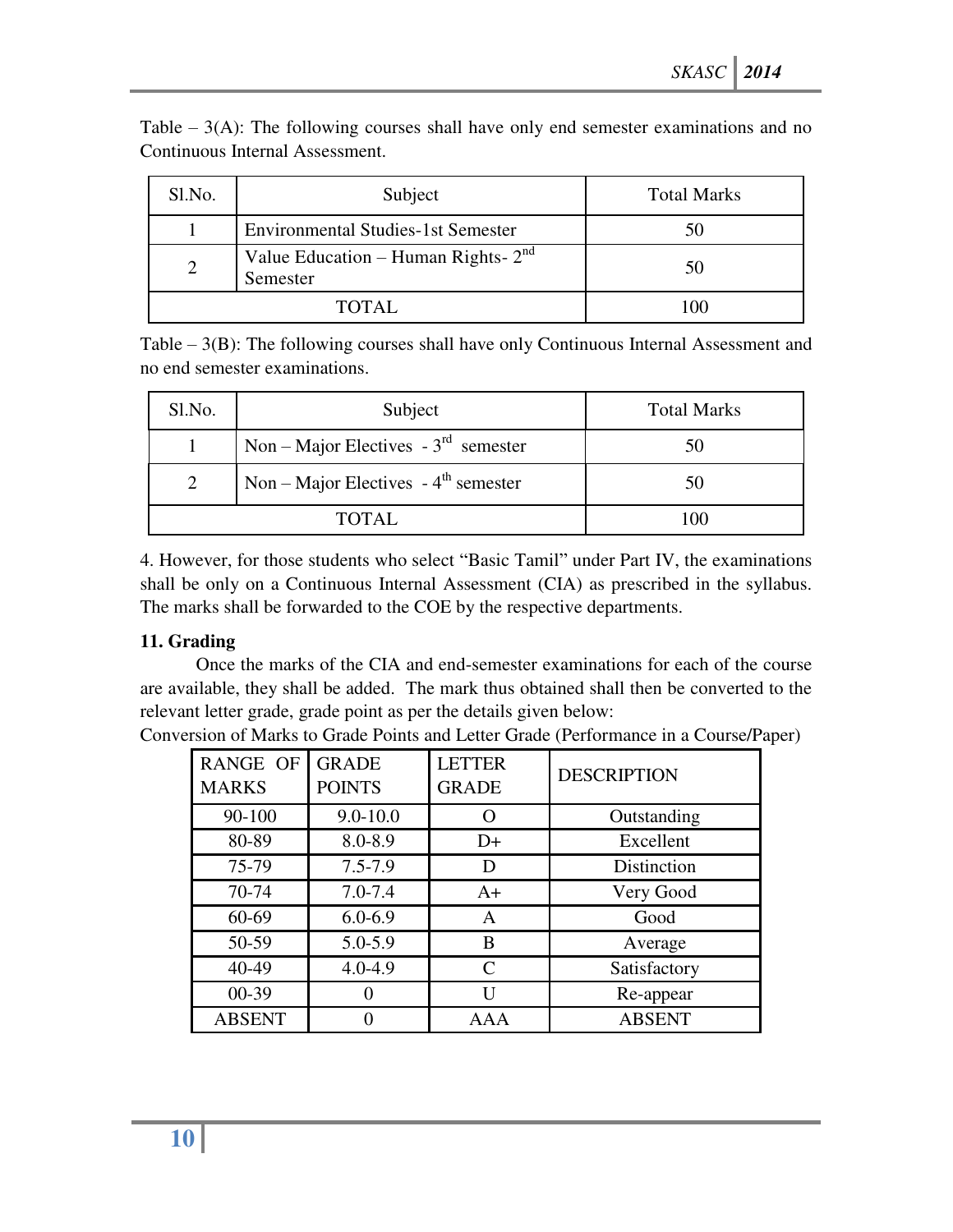## **Grade point average (for a Semester):**

### **Calculation of grade point average semester-wise and part-wise is as follows:**

GRADE POINT AVERAGE  $[GPA] = \sum_i Ci$  Gi /  $\sum_i Ci$ 

- $Ci = C$ redits earned for programme i in any semester
- $Gi = Grade Point obtained for programme i in any semester$
- $N =$  refers to the semester in which such programmes were credited
- Sum of the multiplication of grade points by the credits of the programmes offered under each part
- GPA = --------------------------------------------------------------------------------------- Sum of the credits of the programmes under each part in a semester

### **Calculation of Grade Point Average (for the entire programme):**

A candidate who has passed all the examinations under different parts (Part-I to V) is eligible for the following partwise computed final grades based on the range of CGPA.

CUMULATIVE GRADE POINT AVERAGE  $[CGPA] = \sum n\sum i Cni Gni / \sum n\sum i Cni$ 

Sum of the multiplication of grade points by the credits of the entire programme under each part

CGPA = ---------------------------------------------------------------------------------------------

Sum of the credits of the courses of the entire programme under each part

| <b>CGPA</b>                 | <b>GRADE</b>                |
|-----------------------------|-----------------------------|
| $9.5 - 10.0$                | $O+$                        |
| 9.0 and above but below 9.5 | $\left( \ \right)$          |
| 8.5 and above but below 9.0 | $D++$                       |
| 8.0 and above but below 8.5 | $D+$                        |
| 7.5 and above but below 8.0 | Ð                           |
| 7.0 and above but below 7.5 | $A++$                       |
| 6.5 and above but below 7.0 | $A+$                        |
| 6.0 and above but below 6.5 | A                           |
| 5.5 and above but below 6.0 | $B+$                        |
| 5.0 and above but below 5.5 | <sub>B</sub>                |
| 4.5 and above but below 5.0 | $C+$                        |
| 4.0 and above but below 4.5 | $\mathcal{C}_{\mathcal{C}}$ |
| 0.0 and above but below 4.0 |                             |

## **12. Improvement of Marks in the subjects already passed**

Candidates desirous of improving the marks awarded in a passed subject in their first attempt shall reappear once within a period of subsequent two semesters. The improved marks shall be considered for classification but not for ranking. When there is no improvement, there shall not be any change in the original marks already awarded.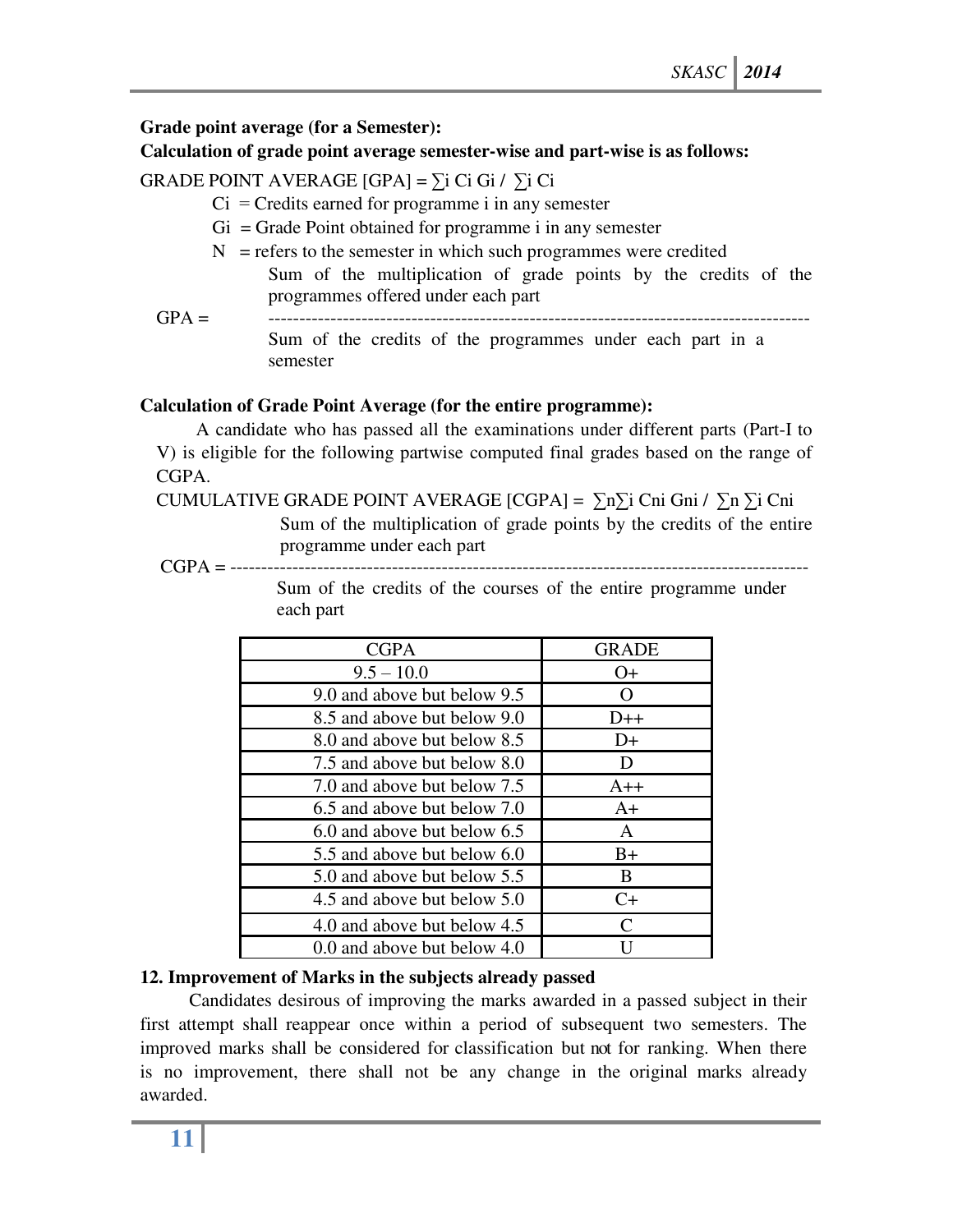## **13. Classification of Successful candidates**

 A candidate who passes all the examinations in Part I to Part V securing following CGPA and Grades shall be declared as follows for Part I or Part II or Part III:

| <b>CGPA</b>                 | <b>GRADE</b> | <b>CLASSIFICATION</b><br>OF FINAL RESULT |  |
|-----------------------------|--------------|------------------------------------------|--|
| $9.5 - 10.0$                | $O+$         | $First Class -$                          |  |
| 9.0 and above but below 9.5 | ( )          | Exemplary *                              |  |
| 8.5 and above but below 9.0 | $D++$        | First Class with                         |  |
| 8.0 and above but below 8.5 | D+           | Distinction*                             |  |
| 7.5 and above but below 8.0 | D            |                                          |  |
| 7.0 and above but below 7.5 | $A++$        |                                          |  |
| 6.5 and above but below 7.0 | $A+$         | <b>First Class</b>                       |  |
| 6.0 and above but below 6.5 | A            |                                          |  |
| 5.5 and above but below 6.0 | $B+$         | <b>Second Class</b>                      |  |
| 5.0 and above but below 5.5 | B            |                                          |  |
| 4.5 and above but below 5.0 | C+           | Third Class                              |  |
| 4.0 and above but below 4.5 |              |                                          |  |

a. A candidate who has passed all the Part-III courses examination in the first appearance within the prescribed duration of the UG programmes and secured a CGPA of 9 to 10 and equivalent grades "O" or "O+" in Part III comprising Core, Optional and Inter-Departmental courses shall be placed in the category of **"First Class – Exemplary".** 

b. A candidate who has passed all the Part-III courses examination in the first appearance within the prescribed duration of the UG programmes and secured a CGPA of 7.5 to 9 and equivalent grades "D" or "D+" or "D++" in Part III comprising Core, Optional and Inter-Departmental courses shall be placed in the category of **"First Class with Distinction".** 

c. A candidate who has passed all the Part-I or Part-II or Part-III courses examination of the UG programmes and secured a CGPA of 6 to 7.5 and equivalent grades "A" or "A+" or "A++" shall be declared to have passed that parts in **"First Class".** 

d. A candidate who has passed all the Part-I or Part-II or Part-III courses examination of the UG programmes and secured a CGPA of 5.0 to 6 and equivalent grades "B" or "B+" shall be declared to have passed that parts in **"Second Class".** 

e. A candidate who has passed all the Part-I or Part-II or Part-III courses examination of the UG programmes and secured a CGPA of 4.0 to 5 and equivalent grades "C" or "C+" shall be declared to have passed that parts in "**Third Class".**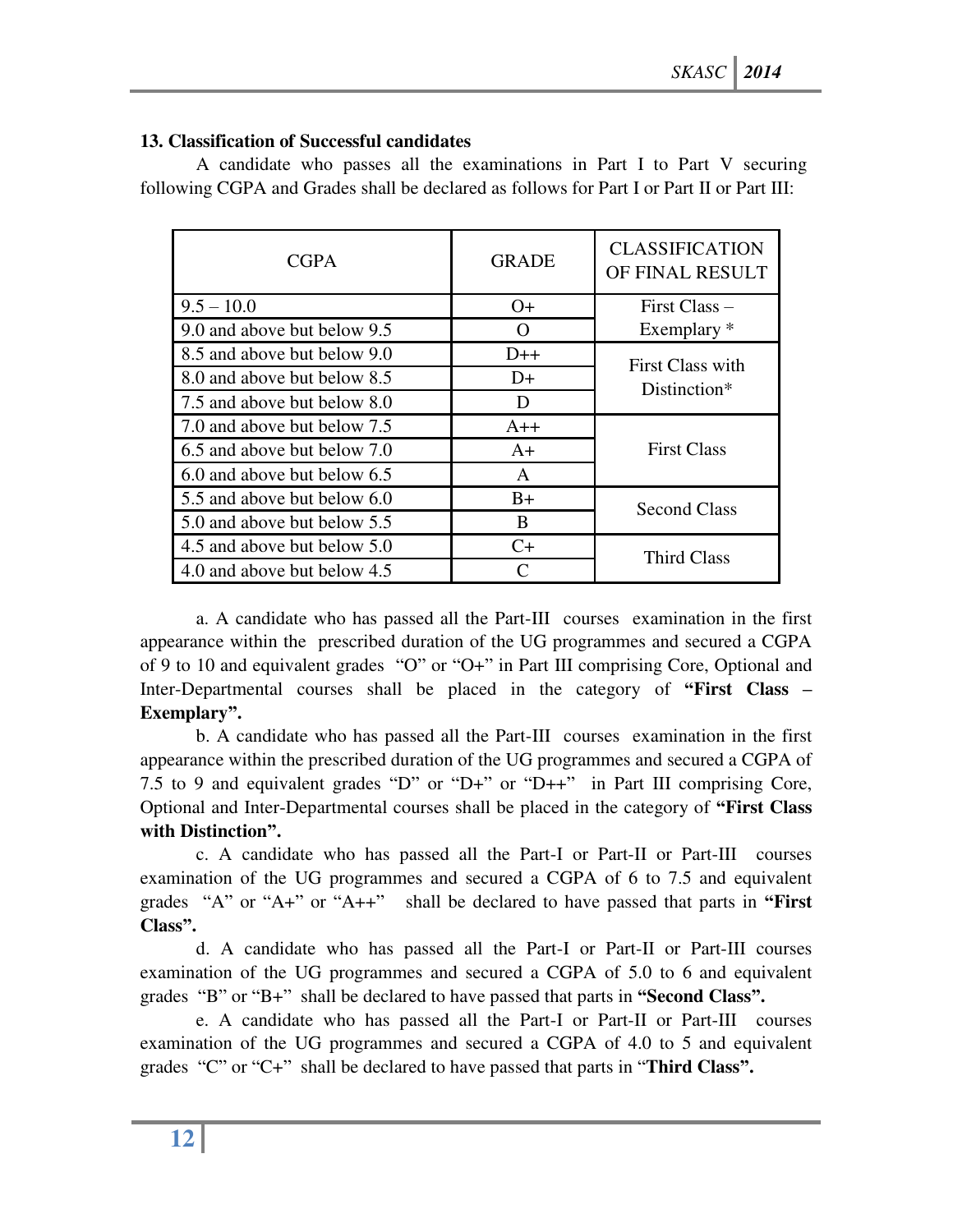f. There shall be no classifications of final results; therefore, award of class for Part IV and Part V, however, those parts shall be awarded with final grades in the end semester statements of marks and in the consolidated statement of marks.

## **14. Conferment of the Degree**

No candidate shall be eligible for conferment of the Degree unless he / she

i. has undergone the prescribed programme of study for a period of not less than six semesters or has been exempted from in the manner prescribed and has passed the examinations as have been prescribed therefor.

 ii. has completed all the components prescribed under Part I to Part V in the CBCS pattern to earn 140 credits.

iii. has successfully completed the prescribed Field Work/ Institutional Training/Extension Activities as evidenced by certificate issued by the Heads of the Departments.

## **15. Ranking**

A candidate who qualifies for the UG degree programme passing all the examinations in the first attempt, within the minimum period prescribed for the course of study from the date of admission to the programme and secures I or II class shall be eligible for ranking. The improved marks shall not be taken into consideration for ranking.

## **16. Additional Credits**

A student who desires to earn additional credits (over and above credits prescribed by the programme) can opt for any core course offered by any Department for UG programmes. He / She can appear for the examination for odd semester paper in the even semester and even semester paper in the odd semester.

The courses will be self study and there is no internal component for the courses. However, the marks scored by him / her will be converted for 100 marks and will appear in the semester mark sheet as additional credits. The respective Board of Studies can also prescribe the Certificate courses outside reputed agency for the students to earn additional credits (over and above credits prescribed for the programme)

## **17. Question Paper Pattern**

The following question paper patterns shall be followed for CBCS pattern syllabi for the candidates admitted from the academic year 2011-12 wherever applicable otherwise provided in syllabi itself. The General Awareness paper and online tests have multiple choice questions (with four options) to be evaluated by using OMR. For other courses in Part IV of UG programmes namely, Environmental Studies, Value Education – Human Rights, Yoga for Human Excellence, Women's Rights, self-study paper and Constitution of India, the question paper pattern shall be 5 out of 10.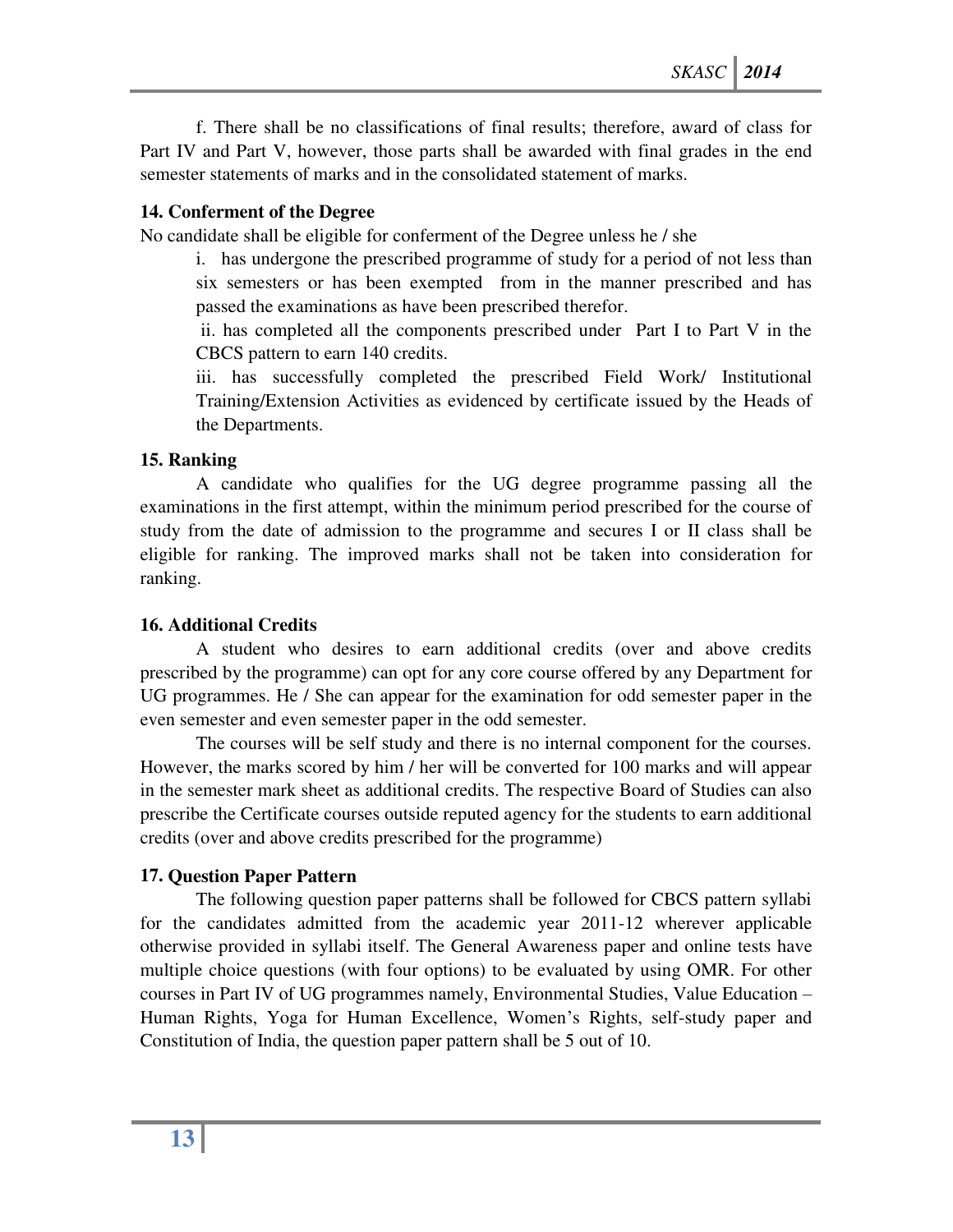Maximum 75 Marks – wherever applicable

Section A: Multiple choice questions with four options,  $[10*1=10]$ ; 10 questions – 2 each from every unit.

Section B: Short answer questions of either / or type,  $[5*5=25]$ ; 5 questions – 1 each from every unit.

Section C: Essay-type questions of either / or type,  $[5*8=40]$ ; 5 questions – 1 each from every unit

Maximum 60 Marks – wherever applicable

Section A: Multiple choice questions with four options,  $[10*1=10]$ ; 10 questions – 2 each from every unit.

Section B: Short answer questions of either / or type, [5\*4=20]; 5 questions – 1 each from every unit.

Section C: Essay-type questions of either / or type,  $[5*6=30]$ ; 5 questions – 1 each from every unit

Maximum 55 Marks – wherever applicable

Section A: Multiple choice questions with four options,  $[10*1=10]$ ; 10 questions – 2 each from every unit.

Section B: Short answer questions of either / or type,  $[5*3=15]$ ; 5 questions – 1 each from every unit.

Section C: Essay-type questions of either / or type,  $[5*6=30]$ ; 5 questions – 1 each from every unit

Maximum 50 Marks – wherever applicable

Section A: Multiple choice questions with four options,  $[10*1=10]$ ; 10 questions – 2 each from every unit.

Section B: Short answer questions of either / or type,  $[5*3=15]$ ; 5 questions – 1 each from every unit.

Section C: Essay-type questions of either / or type,  $[5*5=25]$ ; 5 questions – 1 each from every unit

Maximum 45 Marks – wherever applicable

Section A: Multiple choice questions with four options,  $[5^*1=5]$ ; 5 questions – 1 each from every unit.

Section B: Short answer questions of either / or type, [5\*3=15]; 5 questions – 1 each from every unit.

Section C: Essay-type questions of either / or type,  $[5*5=25]$ ; 5 questions – 1 each from every unit

Maximum 40 Marks – wherever applicable

Section A: Multiple choice questions with four options,  $[5^*1=5]$ ; 15 questions – 1 each from every unit.

Section B: Short answer questions of either / or type,  $[5*3=15]$ ; 5 questions – 1 each from every unit.

Section C: Essay-type questions of either / or type,  $[5*4=20]$ ; 5 questions – 1 each from every unit.